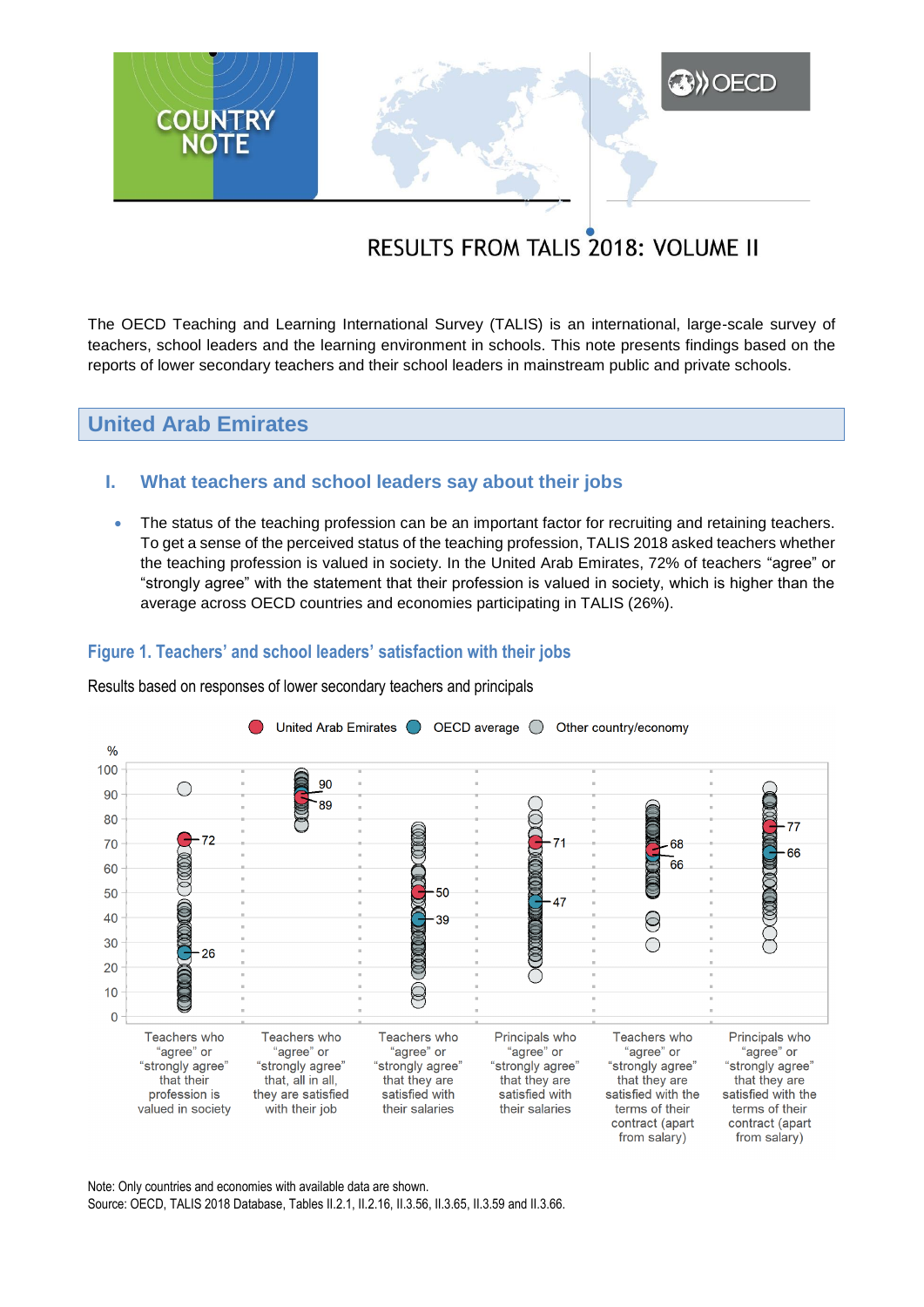- Between 2013 and 2018, the percentage of teachers reporting that the profession is valued in society has increased in almost half of the countries and economies with available data.
- TALIS defines job satisfaction as the sense of fulfilment and gratification that teachers get from their work. Job satisfaction may have a positive association with teachers' attitudes towards their work and with their performance. In the United Arab Emirates, 89% of teachers report that, all in all, they are satisfied with their job (OECD average 90%). Moreover, 68% of teachers are satisfied with the terms of their teaching contract (apart from salary) (OECD average 66%). In the United Arab Emirates 50% of teachers report being satisfied with their salaries, which is higher than the OECD average (39%).
- In the United Arab Emirates, 95% of school leaders report that, all in all, they are satisfied with their job (OECD average 95%). Moreover, 77% of school leaders report being satisfied with the terms of their contract (apart from salary) (OECD average 66%). In the United Arab Emirates 71% of school leaders are satisfied with their salaries, which is higher than the OECD average (47%).

# **II. Working conditions, career mobility and risk of attrition**

 What factors could be shaping teachers' satisfaction? As well as career stability, mobility and working conditions could be playing a large role in teachers' reported levels of satisfaction. Regarding career stability, commitments to increase the financial remuneration of teachers and principals and to secure it through permanent contracts can compete with the need to limit costs and ensure flexibility in government expenditure.

# **Figure 2. Teachers' working conditions, mobility and risk of attrition**



Results based on responses of lower secondary teachers

Note: Only countries and economies with available data are shown. Source: OECD, TALIS 2018 Database, Tables II.3.1, II.2.16, II.2.63, II.2.36, and II.2.43.

In the United Arab Emirates, 39% of teachers have a permanent contract (an ongoing contract with no fixed end-point before the age of retirement) (OECD average 82%). At the same time, 20% of teachers in the United Arab Emirates are employed on contracts of one year or less, which is higher than the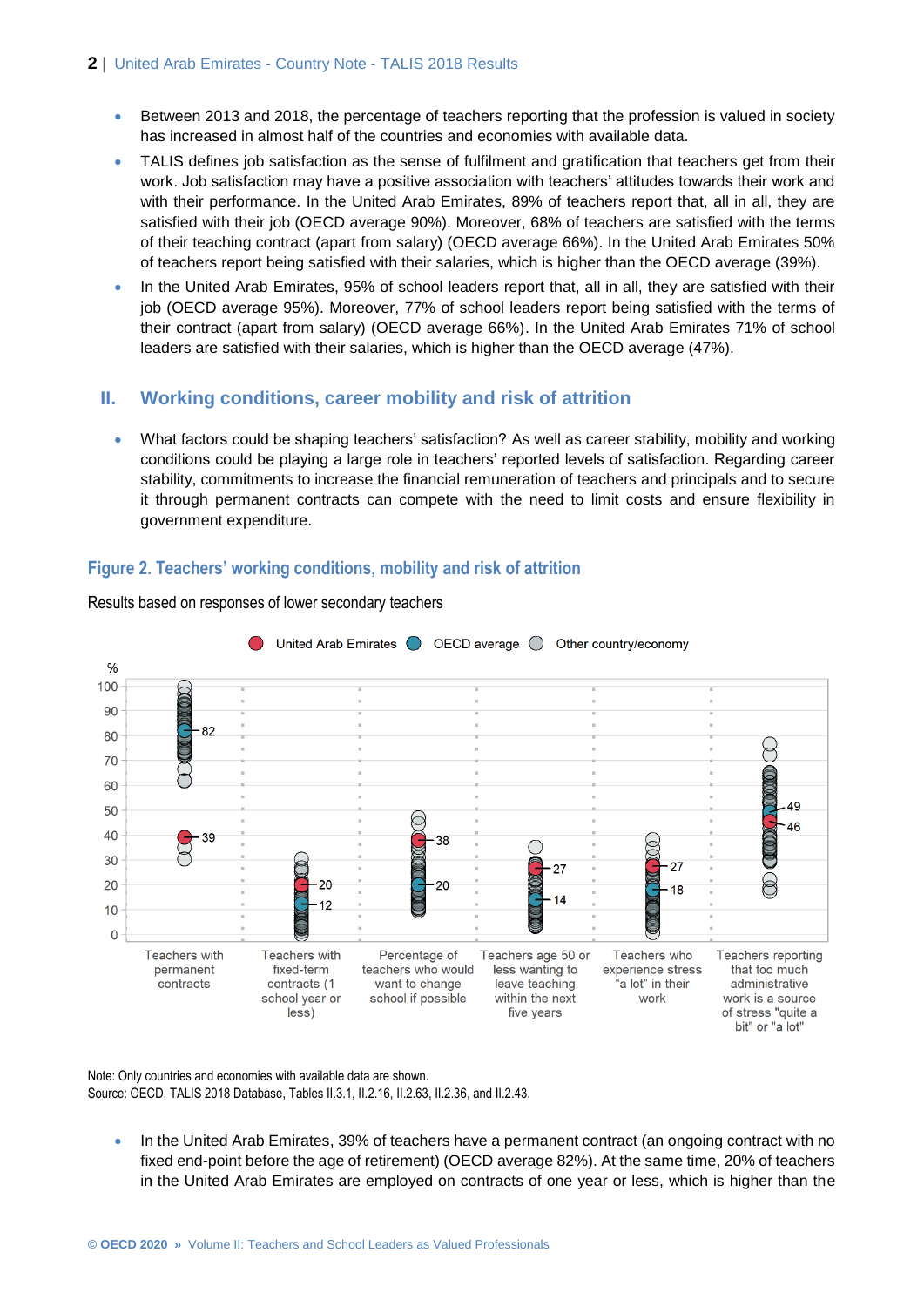average in the OECD countries and economies participating in TALIS (OECD average 12%). In the United Arab Emirates, teachers who are employed on this type of contract tend to report lower levels of self-efficacy for teaching.

- Regarding teacher mobility, in the United Arab Emirates, 38% of teachers would like to change to another school if that were possible (OECD average 20%). On average across the OECD, teachers who would like to change to another school are less satisfied with the profession, did not pick teaching as a first-choice career and are slightly younger and less experienced in their current school than other teachers. They are also more likely to work full-time and to report teaching in a target class with a slightly higher concentration of disadvantaged students, low academic achievers and students with behavioural problems.
- Attrition is another factor related to teachers' mobility. Attrition among teachers may affect student achievement by having a negative impact on the school climate and on implementation of the curriculum. Attrition can also lead to significant financial costs for educational systems brought by the need to replace qualified teachers in affected schools. As a proxy measure for the risk of attrition, TALIS uses the intention of teachers to remain in teaching. In the United Arab Emirates, 29% of teachers report that they would like to leave teaching within the next five years (OECD average 25%). Furthermore, 27% of teachers age 50 or less in the United Arab Emirates would like to leave teaching in the next five years, which is higher than the OECD average (14%).
- Acute stress at work can be associated with teachers' job satisfaction and their intention to continue teaching. Furthermore, stressful environments and situations may affect the practices and motivation of teachers and principals, and even student achievement. In the United Arab Emirates, 27% of teachers report experiencing stress in their work "a lot", which is higher than the OECD average (18%).
- Almost half of the teachers in the OECD countries and economies participating in TALIS report that having too much administrative work is a source of stress they experience at work "quite a bit" or "a lot". In the United Arab Emirates, the three most prevalent sources of stress teachers experience at work "quite a bit" or "a lot" are having too much marking, being held responsible for students' achievement and having too many lessons to teach. For principals, the three most prevalent sources of stress are keeping up with changing requirements from local, municipal/regional, state or national/federal authorities, being held responsible for students' achievement and maintaining school discipline.
- On average across the OECD countries and economies in TALIS, teachers who report experiencing stress in their work "a lot" are twice as likely as colleagues with lower levels of stress to report that they will stop working as teachers in the next five years. In the United Arab Emirates, teachers who report experiencing stress at their work "a lot" are between two and three times more likely to want to leave teaching in the next five years.

# **III. Supporting professional autonomy, collegiality and collaboration**

- TALIS shows promising directions to take to make the job of teachers more rewarding and fulfilling. Teachers' autonomy is an important factor for promoting experimentation in the classroom. In the United Arab Emirates, 82% of teachers report having control over determining course content in their class, compared to 84% on average across the OECD countries and economies participating in TALIS. In the United Arab Emirates, teachers reporting higher levels of control over their class are more likely to report working in innovative school environments.
- Opportunities for teachers to have a voice in developing the school vision and goals are an integral component of teacher leadership. In the United Arab Emirates, 16% of principals report that their teachers have significant responsibility for the majority of the tasks related to school policies, curriculum and instruction, which is lower than the OECD average (42%).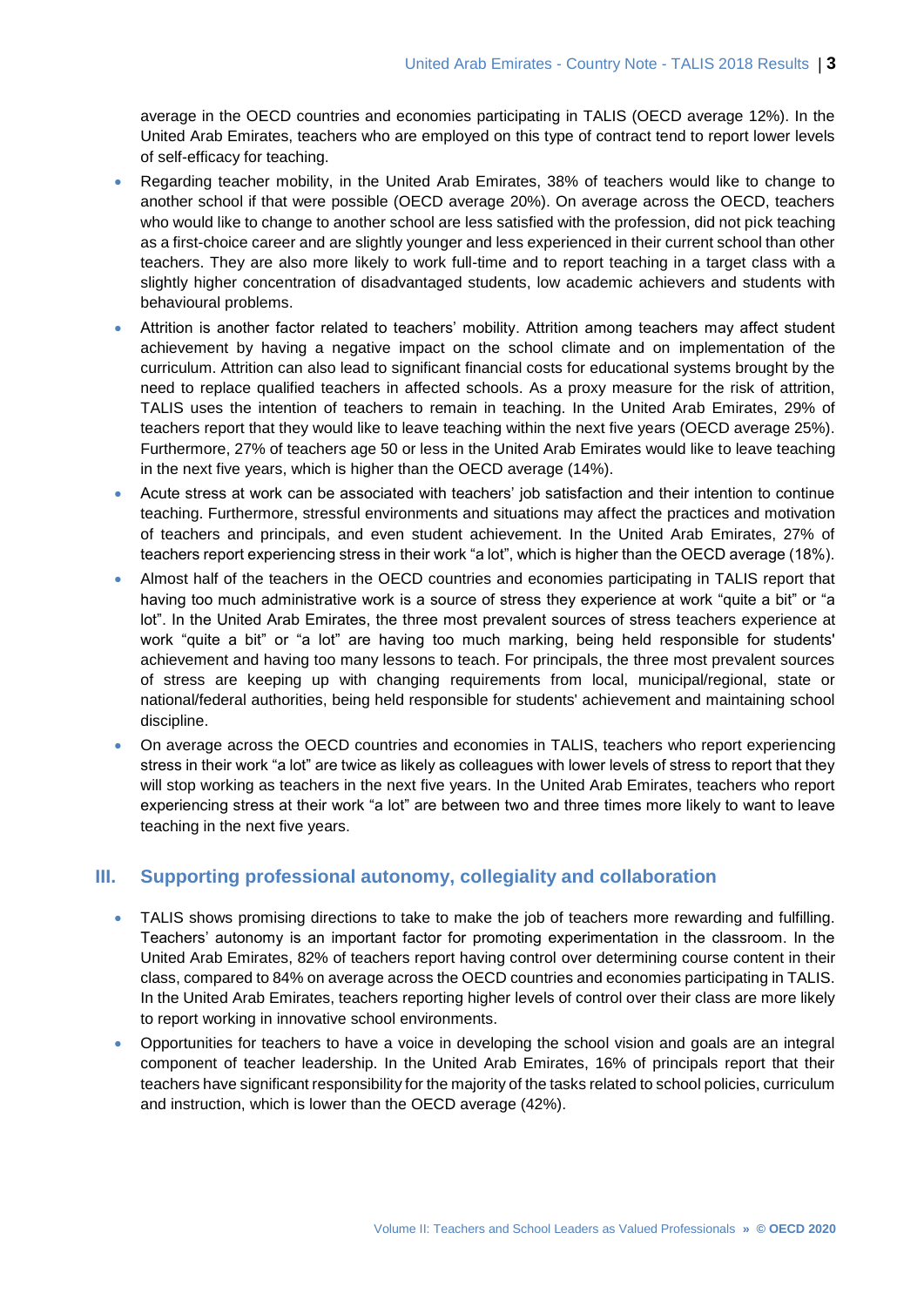#### **Figure 3. Autonomy, collegiality and collaboration**

Results based on responses of lower secondary teachers and principals



Note: Only countries and economies with available data are shown. Source: OECD, TALIS 2018 Database, Tables II.5.32, II.5.31, II.5.12, II.4.24 and II.4.1.

- Innovation in schools requires the support of peers and the guidance of school leaders. In the United Arab Emirates, 84% of teachers say that they work in a collaborative school culture characterised by mutual support (OECD average 81%). Furthermore, 86% of principals in the United Arab Emirates took actions on a regular basis to support co-operation among teachers to develop new teaching practices in the 12 months prior to the survey, which is higher than the OECD average (59%).
- School leaders can foster collegial and participative working environments. In the United Arab Emirates, 69% of teachers report that their school provides staff with opportunities to actively participate in school decisions (OECD average 77%). On average across the OECD, teachers reporting that their school provides staff with opportunities to actively participate in school decisions tend to engage more often in some forms of collaboration.
- Professional collaboration can become a solid foundation for innovative and effective practices. On average across the OECD, teachers who engage in professional collaboration, which involves a higher degree of interdependence among teachers, also tend to report more frequent use of effective teaching practices such as cognitive activation. However, professional collaboration is not a frequent practice across the OECD countries and economies participating in TALIS. In the United Arab Emirates, 54% of teachers report participating in collaborative professional learning at least once a month (OECD average 21%) and 26% engage in team teaching with the same frequency (OECD average 28%).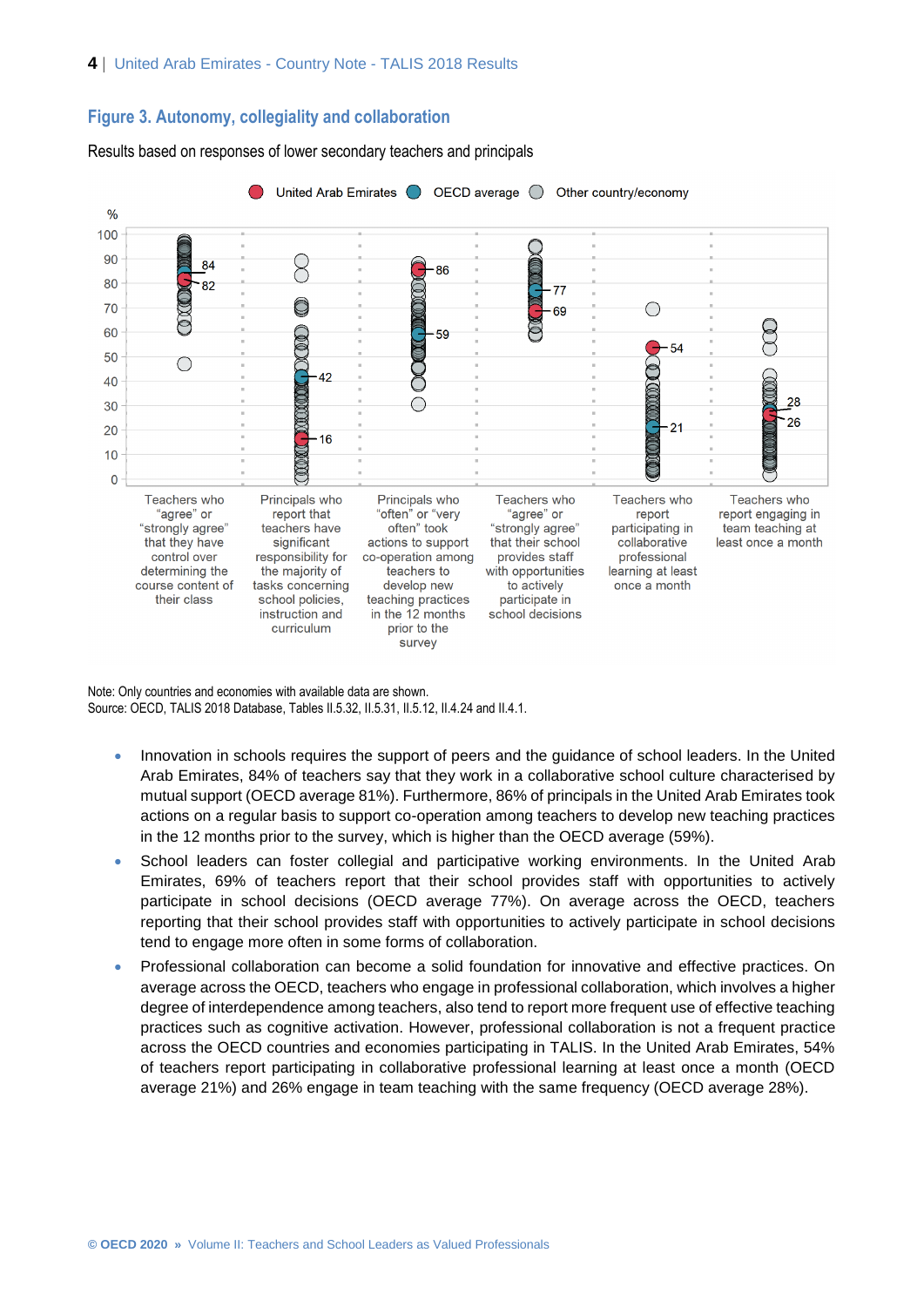# **IV. Making the most of feedback and appraisal systems**

- Teacher feedback is an important lever for improving teaching quality, since it aims to improve teachers' understanding of their methods and practices. Feedback can improve teachers' effectiveness by both recognising teachers' strengths and addressing weaknesses in their pedagogical practices. In the United Arab Emirates, 1% of teachers report that they have never received feedback in their schools (OECD average 10%). On average across the OECD, the forms of feedback most commonly used are based on classroom observations and students' school-based and classroom-based results. In the United Arab Emirates the forms of feedback most commonly used are based on observation of the teacher's classroom teaching, school-based and classroom-based results and assessment of the teacher's content knowledge.
- In the United Arab Emirates, 84% of teachers who received feedback in the 12 months prior to the survey report that it had a positive impact on their teaching practice (OECD average 71%). In all countries and economies participating in TALIS, including the United Arab Emirates, teachers who report receiving feedback based on multiple methods are more likely to find that the feedback they received had a positive impact on their teaching. Furthermore, 84% of teachers report having received feedback at some point, based on at least four different types of methods, which is higher than the OECD average (52%).

### **Figure 4. Feedback and appraisal**



Results based on responses of lower secondary teachers and principals

Note: Only countries and economies with available data are shown. Source: OECD, TALIS 2018 Database, Tables II.4.48, II.4.47, II.3.30, II.5.1 and II.3.48.

 Appraisal systems, used to formally evaluate teachers, encourage continuous improvement of their practice by providing opportunities to acknowledge and reward teachers for their efforts. In the United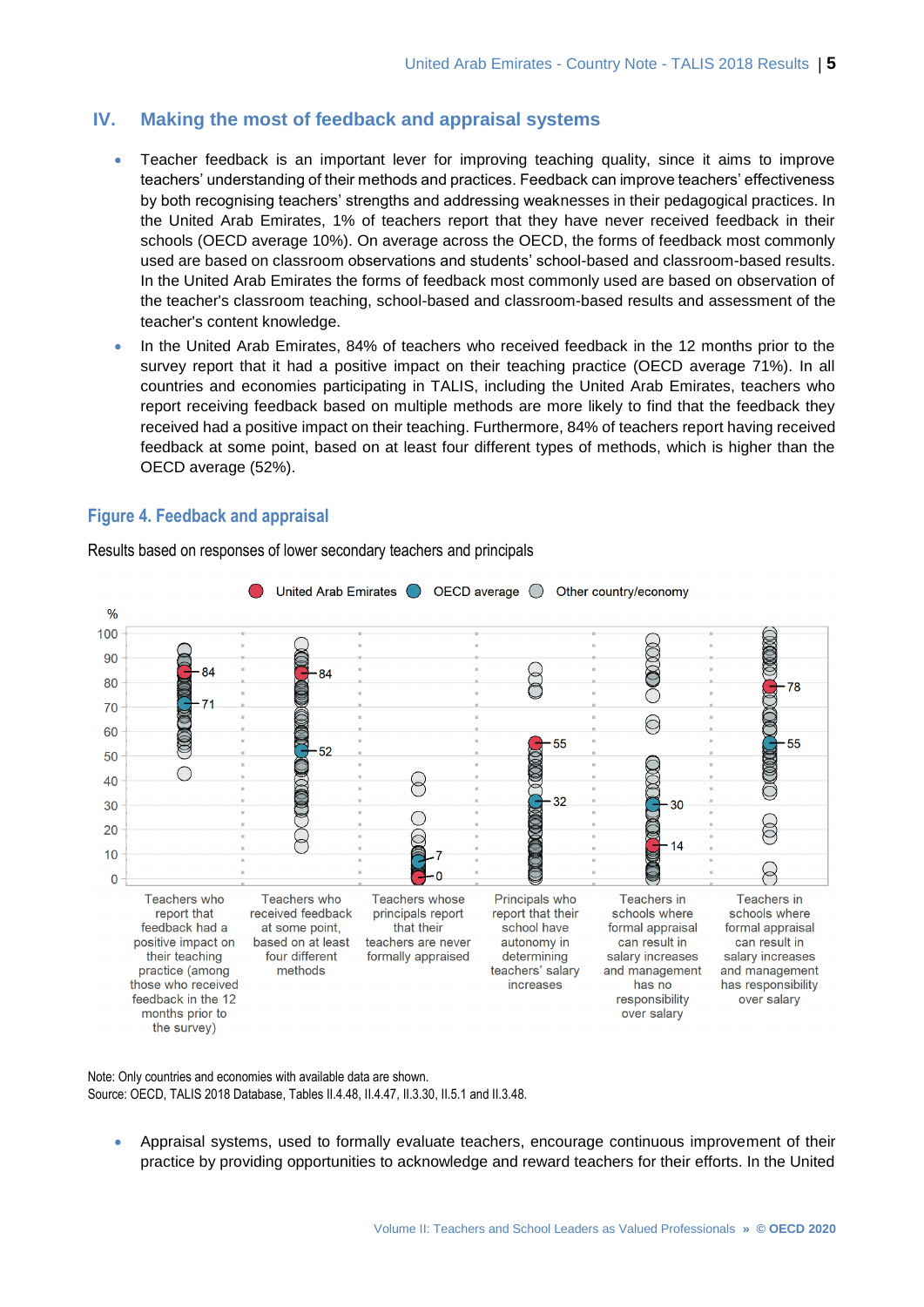Arab Emirates, a negligible percentage of teachers are in schools where school principals report that their teachers are never formally appraised, which is lower than the OECD average (7%).

- For appraisal to be effective, it must lead to the right consequences. For example, consequences such as appointing a mentor to improve teaching or drafting a plan for professional development are well aligned with the formative function of appraisal. In the United Arab Emirates, all teachers work in schools where the elaboration of professional development or a training plan is a common occurrence after an assessment (OECD average of 90%), and 93% of teachers work in schools where the appointment of a mentor is a common occurrence after an assessment (OECD average of 71%).
- Based on principals' responses, in the United Arab Emirates, 55% of schools have autonomy over determining salary increases or bonuses for teachers, which is higher than the OECD average (32%).
- In the United Arab Emirates, the proportion of teachers who work in schools where appraisal can result in a salary increase or financial bonus is 78% in schools where school management has responsibility over salaries (OECD average 55%). In the United Arab Emirates, in schools where management does not have autonomy over salaries, the proportion of teachers where appraisal can result in a salary increase or financial bonus is 14% (OECD average 30%).

# **V. Key features of TALIS 2018**

TALIS uses questionnaires administered to teachers and their school principals to gather data. Its main goal is to generate internationally comparable information relevant to developing and implementing policies focused on school leaders, teachers and teaching, with an emphasis on those aspects that affect student learning.

First, TALIS helps policy makers to review and develop policies that promote the teaching profession and the best conditions for effective teaching and learning. Second, TALIS helps teachers, school leaders, and education stakeholders to reflect upon and discuss their practice and find ways to enhance it. Third, TALIS builds upon past research, while informing the future work of researchers.

- Nine main themes were selected for inclusion in the TALIS 2018 survey: teachers' instructional practices; school leadership; teachers' professional practices; teacher education and initial preparation; teacher feedback and development; school climate; job satisfaction; teacher human resource issues and stakeholder relations; and teacher self-efficacy. Two cross-cutting themes were added to this list: innovation; and equity and diversity.
- The international target population for TALIS is composed of lower secondary teachers and their school leaders in mainstream public and private schools. TALIS 2018 offered three additional options: 15 countries and economies, including the United Arab Emirates, also surveyed teachers and school leaders in their primary schools (ISCED level 1), 11 countries and economies, including the United Arab Emirates, did so in their upper secondary schools (ISCED level 3) and 9 countries and economies conducted the survey in schools that participated in the 2018 OECD Programme for International Student Assessment (PISA).
- In each country, a representative sample of 4 000 teachers and their school principals from 200 schools was randomly selected for the study. Across all survey components, approximatively 260 000 teachers responded to the survey, representing more than 8 million teachers in 48 participating countries and economies. In the United Arab Emirates, 8 648 lower secondary teachers and 476 principals completed the TALIS questionnaires.
- The first volume of TALIS 2018, *Teachers and School Leaders as Lifelong Learners*, published on 19 June 2019, explored the knowledge and skills dimension of teachers and school leaders' professionalism. The second volume, *Teachers and School Leaders as Valued Professionals*, published on 23 March 2020, explored prestige, career opportunities, collaborative culture and autonomy.
- All data reported in this note comes from the second report. The additional sources of the data (besides the one shown on the figures) for Section I are: Tables II.2.5 and II.2.27; for Section II are: Tables II.3.6, II.2.22, II.2.63, II.2.43, II.2.47 and II.2.67; for Section III are: Tables II.5.37, II.4.24 and II.4.17; and for Section IV are: Tables II.4.37, II.4.44, II.4.55, II.3.42 and II.3.52.